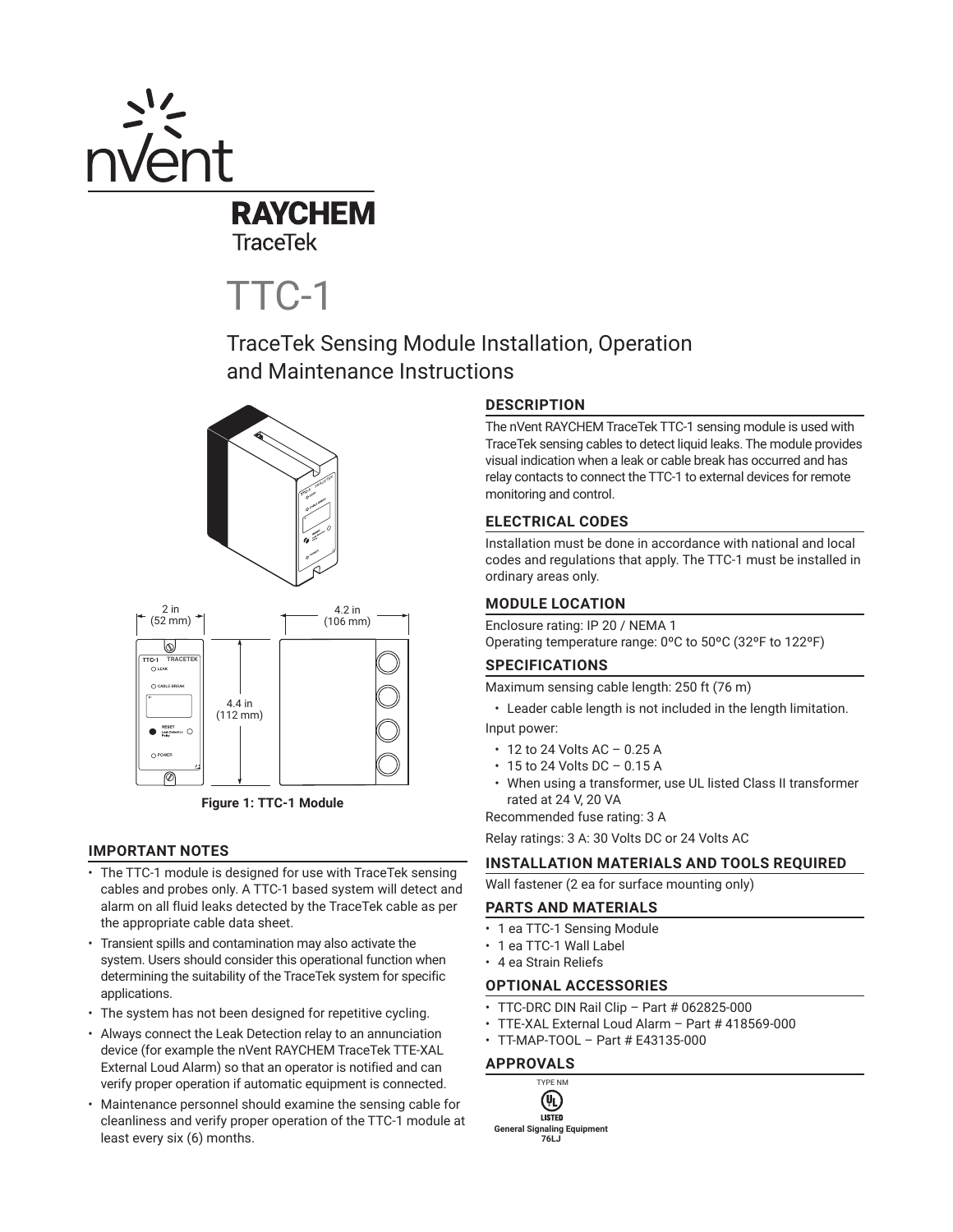## **Installing the TTC-1**

## **Preparation for Mounting**

Open the knockouts as required on the base unit. The holes are sized for the PG-9 threaded strain relief provided in the kit.

## **For Wall Mounting**

Use the two holes in the back plate to mount the TTC-1 base unit to the wall using suitable wall fasteners. The mounting holes are 4mm diameter, separated by 85mm (center to center). The mounting screw holes are recessed into a molded well that is 7 mm in diameter. It is recommended to use a J15 metric screw with a head diameter small enough to fit into the molded well. For proper orientation, the



Loosen the two captive screws at least 10 full turns. You may hear a click when screw is fully released. Use a gentle rocking motion to pull the module top away from the base.

**Note: If the screws are not fully released the base can be damaged during this step. The screws are captive and will be retained with the module when separated from the base.**

**For DIN 1 Rail Mounting** Attach the optional rail mounting clip (TTC-DRC) to the base unit and clip base unit on rail. Remove the top housing from the TTC-1. Place one of the hex nuts in the molded hex cavity in the center of the DIN rail plate. Align the DIN rail plate with the bottom of the TTC-1 base and insert one of the screws through the



insulating collar and the hole in the center of the base. Turn the screw to secure the base. Insert the second hex nut into the remaining molded hex cavity at the end of the hex plate and use the second screw to secure the plate.



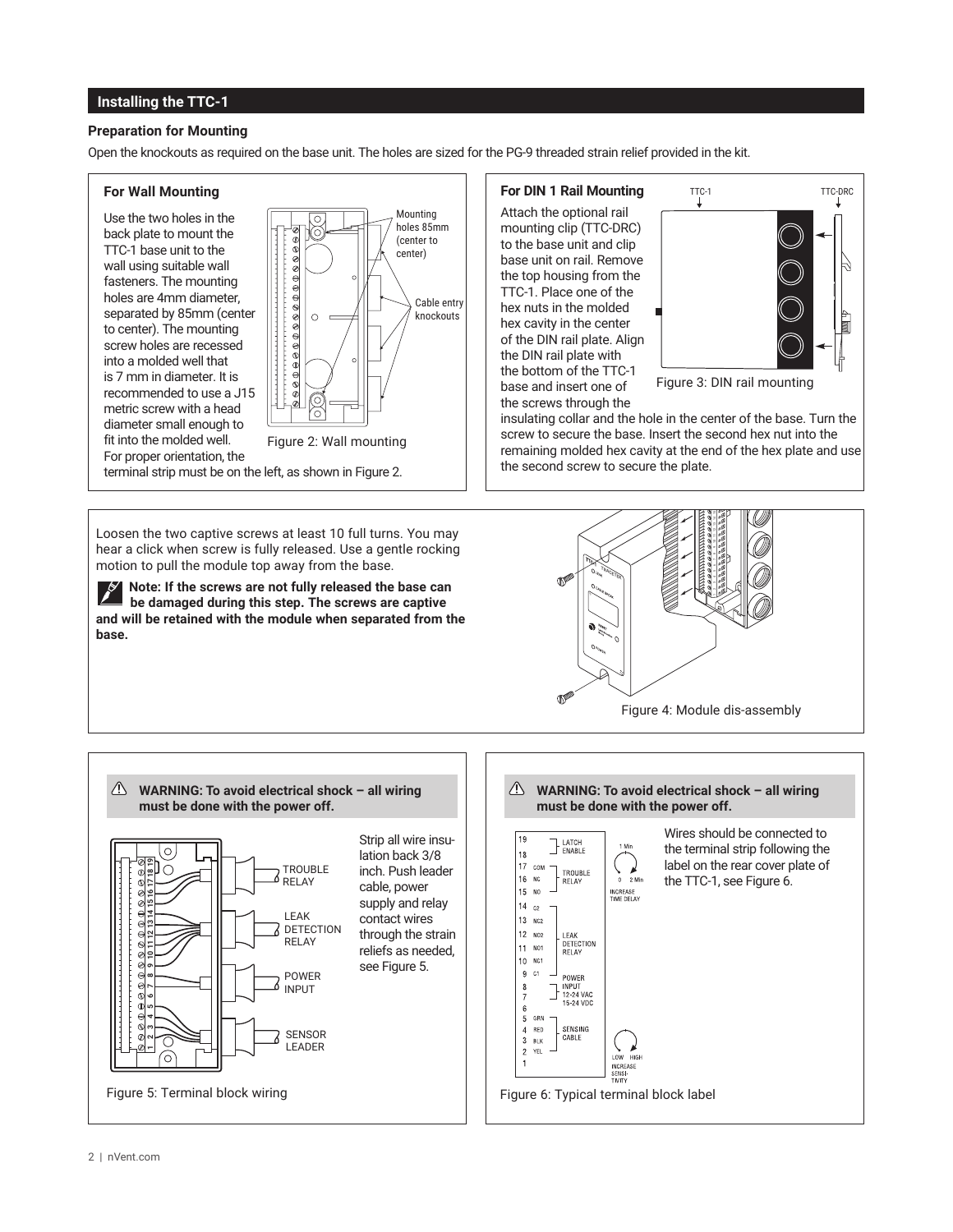## **Power Supply Connection**



Note: For proper operation of the TTC-1, use a power supply whose output is electrically isolated from the incoming AC line power and ground.

**One (and only one) TTC-1 can be connected to the output of one of the following suitable power supplies:**

- **a) a transformer (except an autotransformer) b) an isolated AC-to-DC switching or linear supply (use a UL Listed Class II power supply)**
- **c) an isolated DC-to-DC switching power supply (use a UL Listed Class II power supply)**

**d) a 15 to 24 V battery**

**Do not connect either leg of the power supply output to neutral or ground.**

**To ensure that multiple TTC-1 modules are isolated from ground and from each other, each TTC-1 module requires a separate isolated power supply.**

There is no polarity requirement when using a DC power supply.

Maximum wire size: 14 AWG.

**WARNING: To avoid electrical shock – all wiring must be done with the power off.**

## **Relay Connections**

## **Trouble Relay:**

One relay with single pole, double throw contact.

The relay is normally energized. Loss of power at the TTC-1 module causes the relay to switch to the ALARM condition (COM-NC open).

#### **Leak Detection Relay:**

One relay with double pole, double throw contacts.

**Leak detection relay latch** can be disabled by removing jumper wire between terminal 18 to 19.

See further discussion in the Field Adjustments and Maintenance section on page 5.



Note: If relays are connected to automatic equipment, verify proper operation.

## **Module Field Adjustments:**

**Time Delay** can be increased from immediate to approximately 2 minutes using adjustment screw on rear panel.

**Sensitivity** can be increased or decreased from factory setting with adjustment screw on rear panel.

See further discussions in the Field Adjustments and Maintenance section on page 5.

## **Final Reassembly**

When all wiring connections are complete and the field adjustments have been made, carefully insert the edge of the circuit board into the terminal strip edge card connector. Using a gentle rocking motion, push the circuit board module into the base unit until it seats.

Use the two captive screws on the module to secure the circuit module to the base, see Figure 7.

Attach the wall label in a conspicuous place near the TTC-1.



#### **Final Check List**

- 1. Complete a system inspection in the presence of the owner.
- 2. Ensure a plan showing the location of the sensor is available.
- 3. Check that the following information is clearly visible adjacent to the alarm module:
	- "In case of alarm" instructions
	- Location of the system map in case it is not installed adjacent to the alarm module
	- Name and contact number of the person responsible for operating the system
	- Supplier's contact name and address
- 4. Give these Installation, Operating and Maintenance Instructions to the owner.
- 5. Make the owner aware that it is strongly recommended to perform a systems check at regular intervals, at least every six (6) months.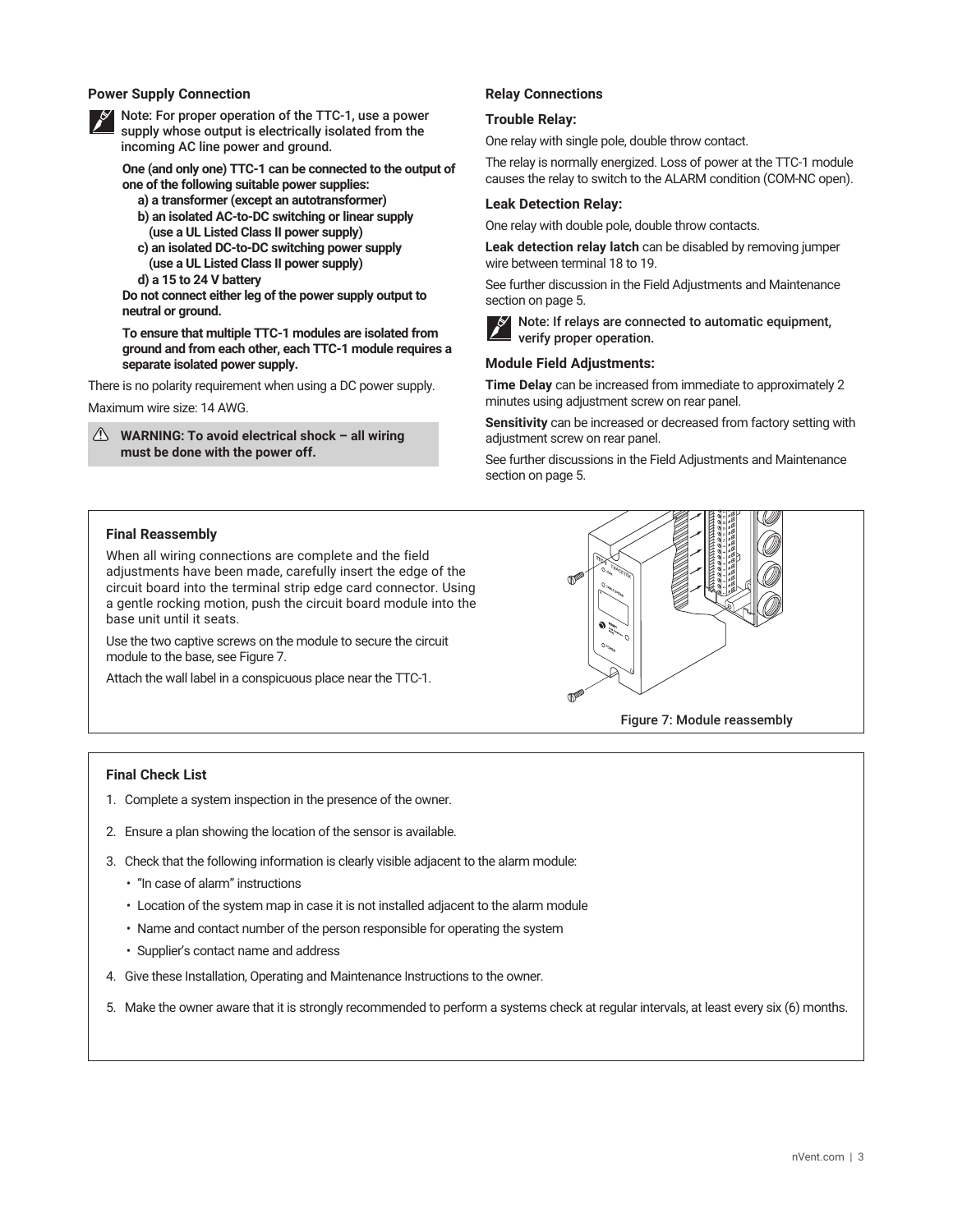## **Operating Instructions**

## **System Operation**

The TTC-1 module and attached sensor cable continuously monitors for liquid contact and wire breakage. LEDs on the cover of the enclosure indicate the status of the system, see Figure 8. Relay contacts react to leak detection as well as trouble conditions:

## **Normal Mode Indications:**

| <b>LEAK LED</b>             | 0FF                 |
|-----------------------------|---------------------|
| CABLE BREAK LED             | 0FF                 |
| <b>RESET LED</b>            | OFF                 |
| POWER LED                   | ON (green)          |
|                             |                     |
| <b>LEAK DETECTION RELAY</b> | NORMAL (de-energize |

| <b>LEAK DETECTION RELAY</b> | NORMAL (de-energized) |
|-----------------------------|-----------------------|
| <b>TROUBLE RELAY</b>        | NORMAL (energized)    |

## **Leak Detection Indication:**



Figure 8: TTC-1 front panel

| <b>Leak Detection Indication:</b>   |                                                                                   |                                                               | <b>User Action:</b>                                              |                                                                                                                                                                                                                                                           |  |
|-------------------------------------|-----------------------------------------------------------------------------------|---------------------------------------------------------------|------------------------------------------------------------------|-----------------------------------------------------------------------------------------------------------------------------------------------------------------------------------------------------------------------------------------------------------|--|
|                                     | <b>LEAK LED</b><br><b>CABLE BREAK LED</b><br><b>RESET LED</b><br><b>POWER LED</b> | ON (red)<br><b>OFF</b><br>ON (red) (See Note 1)<br>ON (green) | 1. Press RESET to return Leak Detection relay to NORMAL position |                                                                                                                                                                                                                                                           |  |
|                                     |                                                                                   |                                                               |                                                                  | 4 CAUTION: Any equipment that has been automatically<br>shut down by the Leak Detection relay may be<br>re-activated when RESET is pushed.                                                                                                                |  |
|                                     | <b>LEAK DETECTION RELAY</b><br><b>TROUBLE RELAY</b>                               | ALARM (energized)<br>NORMAL (energized)                       | 2.                                                               | Locate the spill area, investigate the cause of the spill and take<br>the necessary repair actions.<br>3. Clean up the spill area and clean and dry the cable if necessary.<br>LEAK LED will turn off when cable is dried.                                |  |
| <b>Cable Break Indication:</b>      |                                                                                   | <b>User Action:</b>                                           |                                                                  |                                                                                                                                                                                                                                                           |  |
| <b>LEAK LED</b><br><b>RESET LED</b> | <b>CABLE BREAK LED</b><br><b>POWER LED</b>                                        | <b>OFF</b><br>ON (yellow)<br><b>OFF</b><br>ON (green)         |                                                                  | 1. Investigate the sensor cable and leader cable for physical<br>damage. Check connectors for damage. Make repairs or<br>replace components as necessary.<br>2. CABLE BREAK LED automatically turns off when full sensor<br>cable continuity is restored. |  |
|                                     | <b>LEAK DETECTION RELAY</b><br><b>TROUBLE RELAY</b>                               | NORMAL (de-energized)<br>ALARM (de-energized)                 |                                                                  | 3. TROUBLE relay automatically returns to the NORMAL position<br>when cable continuity is restored.                                                                                                                                                       |  |
| <b>Power Failure Indication:</b>    |                                                                                   | <b>User Action:</b>                                           |                                                                  |                                                                                                                                                                                                                                                           |  |
| <b>LEAK LED</b><br><b>RESET LED</b> | <b>CABLE BREAK LED</b><br><b>POWER LED</b>                                        | <b>OFF</b><br><b>OFF</b><br><b>OFF</b><br><b>OFF</b>          |                                                                  | 1. Investigate power wiring and connections, circuit breakers, etc.<br>to determine cause of power loss. Make repairs as necessary to<br>restore power to the TTC-1.<br>2. POWER LED turns on automatically when power is restored.                       |  |
|                                     | <b>LEAK DETECTION RELAY</b><br><b>TROUBLE RELAY</b>                               | NORMAL (de-energized)<br>ALARM (de-energized)                 |                                                                  | 3. TROUBLE relay returns to NORMAL position when power is<br>restored.                                                                                                                                                                                    |  |

**Note 1:** The RESET LED is turned on when a leak is first detected. Pushing the RESET button will cause the Leak Detection relay to return to the NORMAL condition and the red LED to turn off. RESET will work regardless of whether the cable is wet or dry.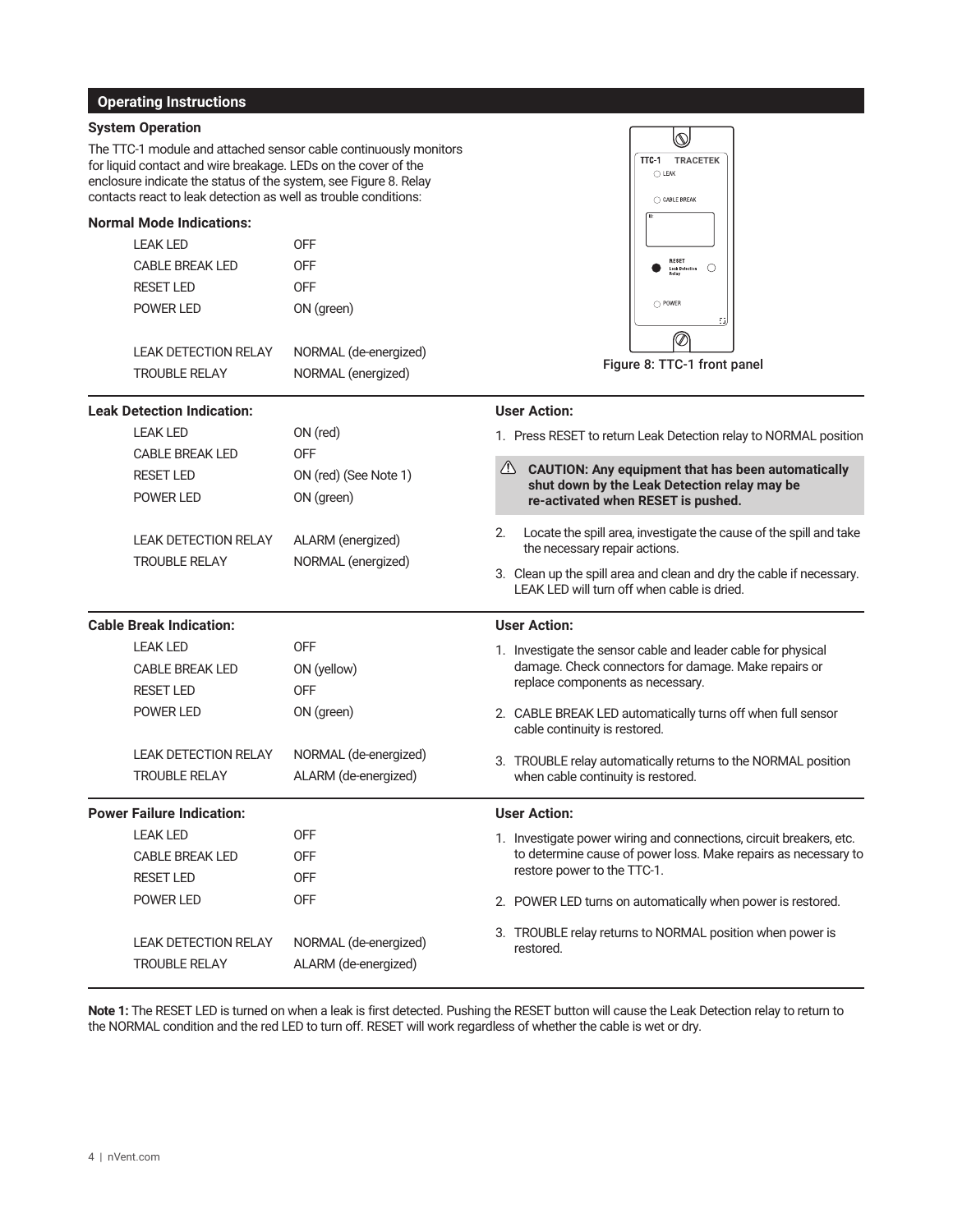## **Field Adjustments and Maintenance**

## **Time Delay Adjustment**

The leak alarm relay can be adjusted for time delay range up to 2 minutes. The purpose of the time delay is to prevent the alarm relay from activating on short term transient conditions caused by air conditioner start-up. The factory default setting is zero delay.

The adjustment screw is accessed through the rear cover plate when the TTC-1 top cover is removed from the base unit. (See Figure 9). Rotate the time delay adjustment screw in the clockwise direction to increase time delay.

## **Sensitivity Adjustment**

The sensitivity adjustment refers to the size of the liquid leak which will trigger a response from the TTC-1 module. For water detection applications the factory default setting will cause the TTC-1 to respond to a puddle of tap water approximately 8 cm (3 inches) in diameter.

The sensitivity adjustment screw is accessed through the rear cover plate when the TTC-1 top cover is removed from the base unit. See Figure 9. Note initial setting before changing.

Sensitivity can be increased by rotating the adjustment screw in the clockwise direction and decreased by rotating the screw in the counter clockwise direction. The sensitivity control has very little effect on TT5000 or TT5001 sensors since these cables act like ON/OFF switches.

## **Leak Detection Relay Latch Function**

The TTC-1 default setting causes the Leak Detection relay to latch in the ALARM condition when a leak is first detected. Resetting the relay to the NORMAL condition is a manual operation that occurs when the user pushes the RESET push-button.

In some installations it may be desirable to have the Leak Detection relay track the sensor cable conditions. (i.e. RELAY in ALARM mode if the cable is wet and RELAY automatically reset when the cable dries). This alternative configuration causes the Leak Detection relay to track the cable condition and no user interaction is required to reset the leak relay.

## **To enable automatic relay tracking (and defeat the latch function), remove the small jumper wire between terminal 18 and 19. See Figure 9.**

#### **Periodic Maintenance and Test**

Recommended Interval: Perform a functional check per the following procedures at 6 month intervals. Repair or replace all damaged wiring and sensor cables. There are no field repair procedures for the TTC-1 module. **If the module fails to perform the functional tests, it must be replaced.**

## **Test Procedure:**

- **1. Normal Operation:** Look for Green POWER LED
- **2. Leak Simulation:** For systems using nVent RAYCHEM TraceTek TT1000 or TT3000 sensor cable, use a TraceTek Mapping Tool or a small container of water to simulate a leak. After the time delay has expired (maximum 2.5 minutes) look for the following indications:
	- Red LEAK LED on
	- Red RESET LED
	- Green POWER LED on
	- Leak Detection Relay in ALARM condition (Note: This may cause equipment shut down if devices are connected to the ALARM relay contacts) (C1-NC1 open, C2-NC2 open)

After above conditions are observed:

- Press RESET
- Red RESET LED turns off
- LEAK RELAY returns to NORMAL condition.

Remove simulated leak:

• Red LEAK LED goes out

For TT5000 and TT5001 systems, simulate a leak condition by tightly bending and holding the sensor cable.

- **3. Cable Break Simulation:** For any sensor system, disconnect any sensor connector in the system. Look for the following indications:
	- Yellow CABLE BREAK LED on
	- TROUBLE RELAY in ALARM condition (COM-NC open)

Restoring the connection should cause the TTC-1 to return to the normal indications.



Figure 9: Location of adjustment controls